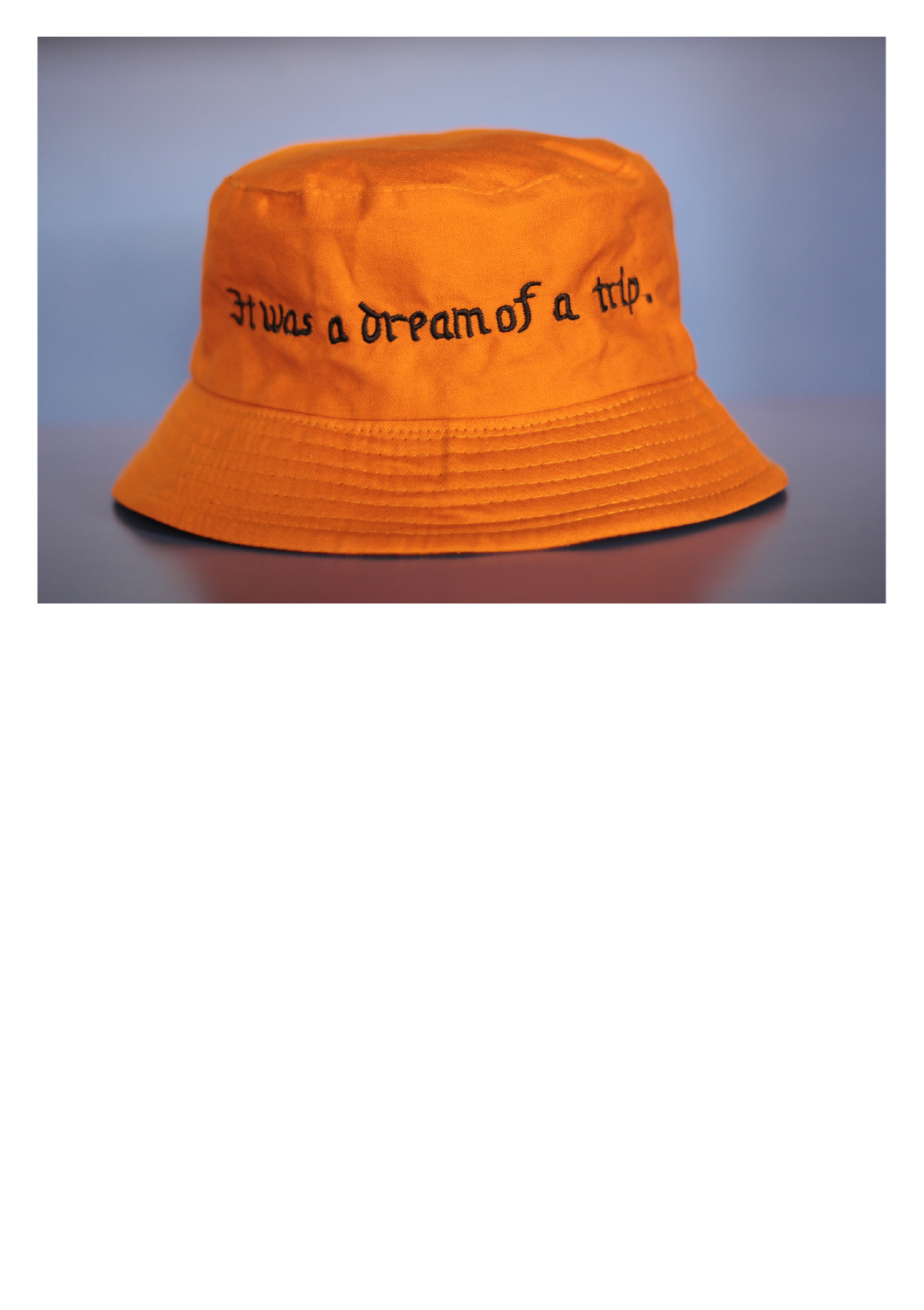# It was a <sup>d</sup>ream of a trip

Olivia Aherne United Kingdom, 英国

Paulina Ascencio Mexico, 墨西哥

Celina Basra Germany, 德国

Canan Batur Turkey, 土耳其

Anais Castro Canada, 加拿大

Jiaying Chen, 陈嘉莹 China, 中国

Giulia Colletti Italy, 意大利

Kate Davis Australia, 澳大利亚

Cecilia Giurgevich Italy, 意大利

Thomas Laval France, 法国

Rosanna Lee United Kingdom, 英国 Margarita Leonenko Belarus, 白俄罗斯

Luyao Li, 李璐瑶 China, 中国

Yasemin Keskintepe Germany, 德国

John Kenneth Paranada Philipines, 菲律宾

Thomas Patier France, 法国

Ana Salazar Portugal, 葡萄牙

Tiange Yang, 杨天歌 China, 中国

Wilson Yeung Chun-wai, 杨俊玮 China Hong Kong, 中国香港

Seda Yildiz Turkey, 土耳其

Viola Yip, 叶天慧 China Hong Kong, 中国香港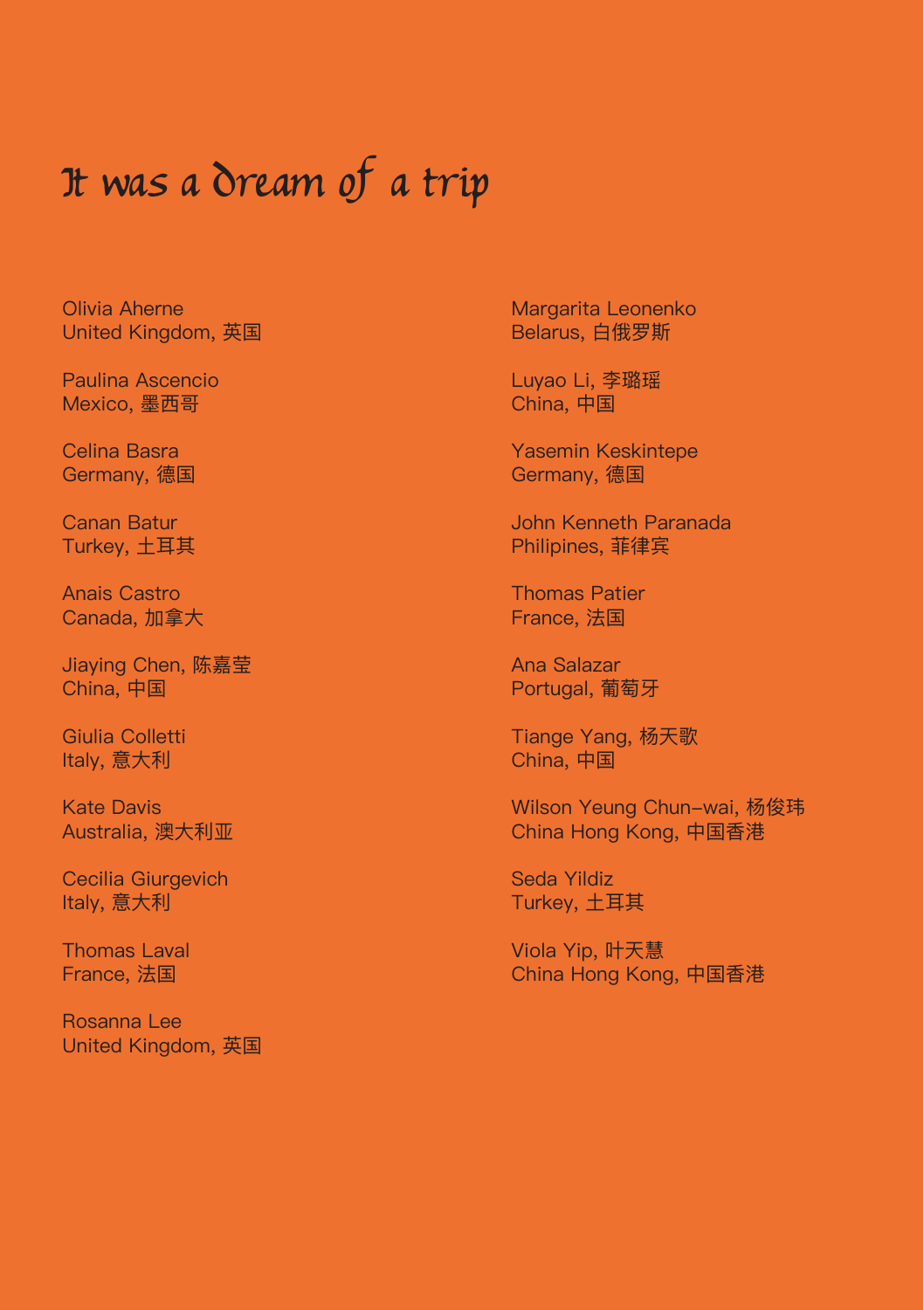到此一游

# 到此一游



Shanghai \/ 上海<br>Curators \/ 策展人<br>Lab 2018 \/ 实验室

主办单位 Host



Organizer

协办 Co-Organizer





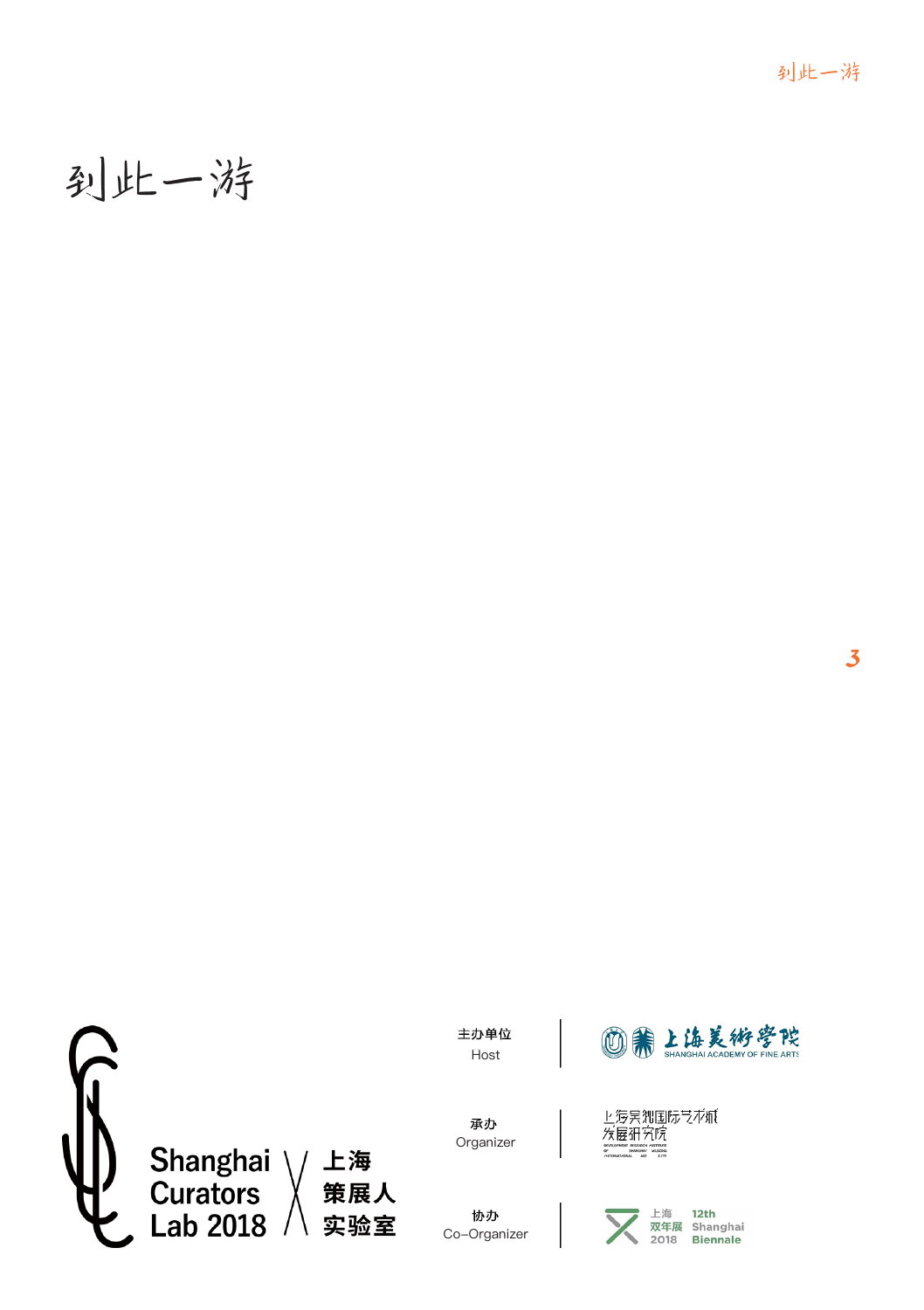

4

## The Department of Love

Paulina Ascencio Olivia Aherne Celina Basra Anaïs Castro Tiange Yang

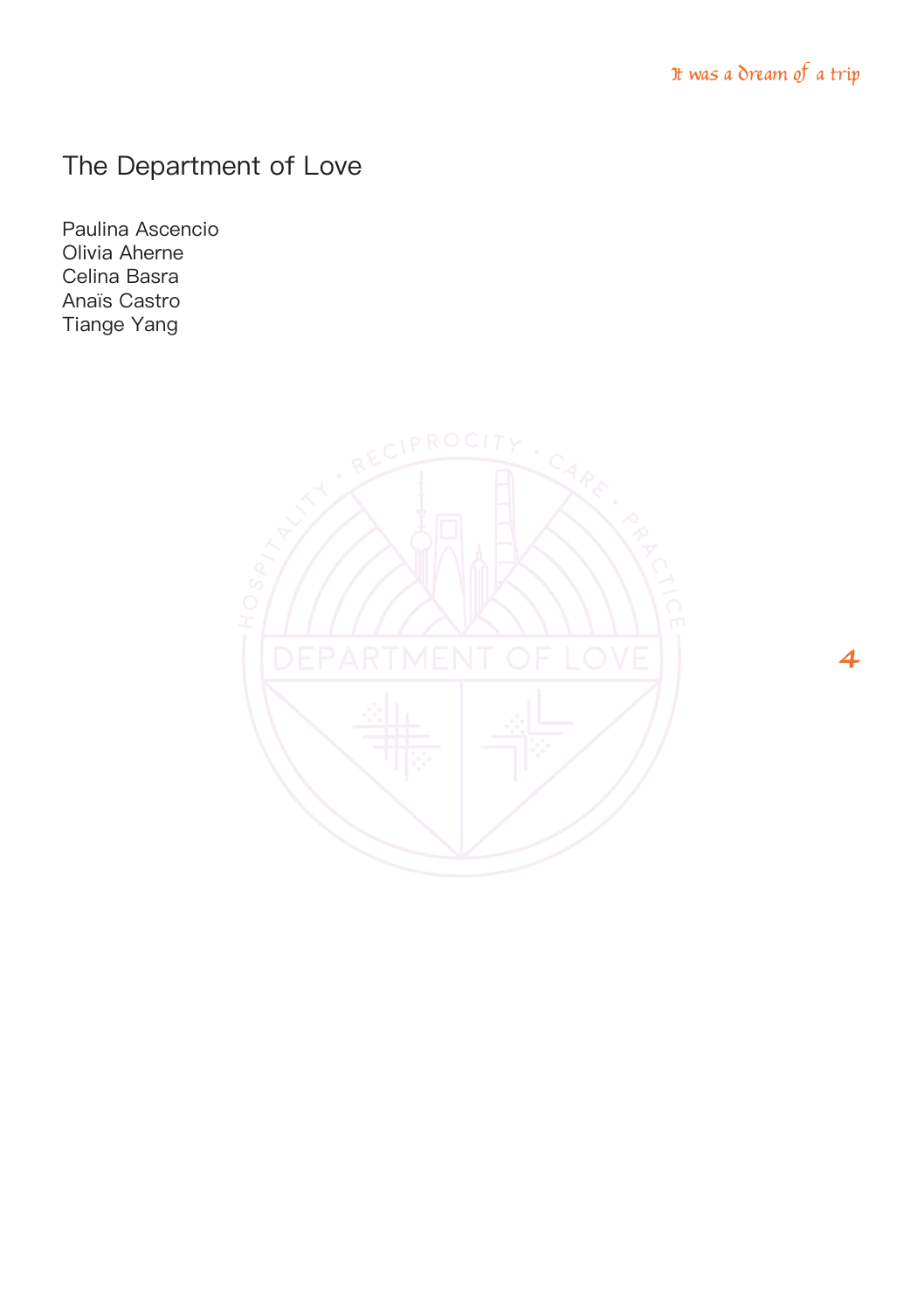到此一游

5

## 爱的部门

Paulina Ascencio Olivia Aherne Celina Basra Anaïs Castro 杨天歌

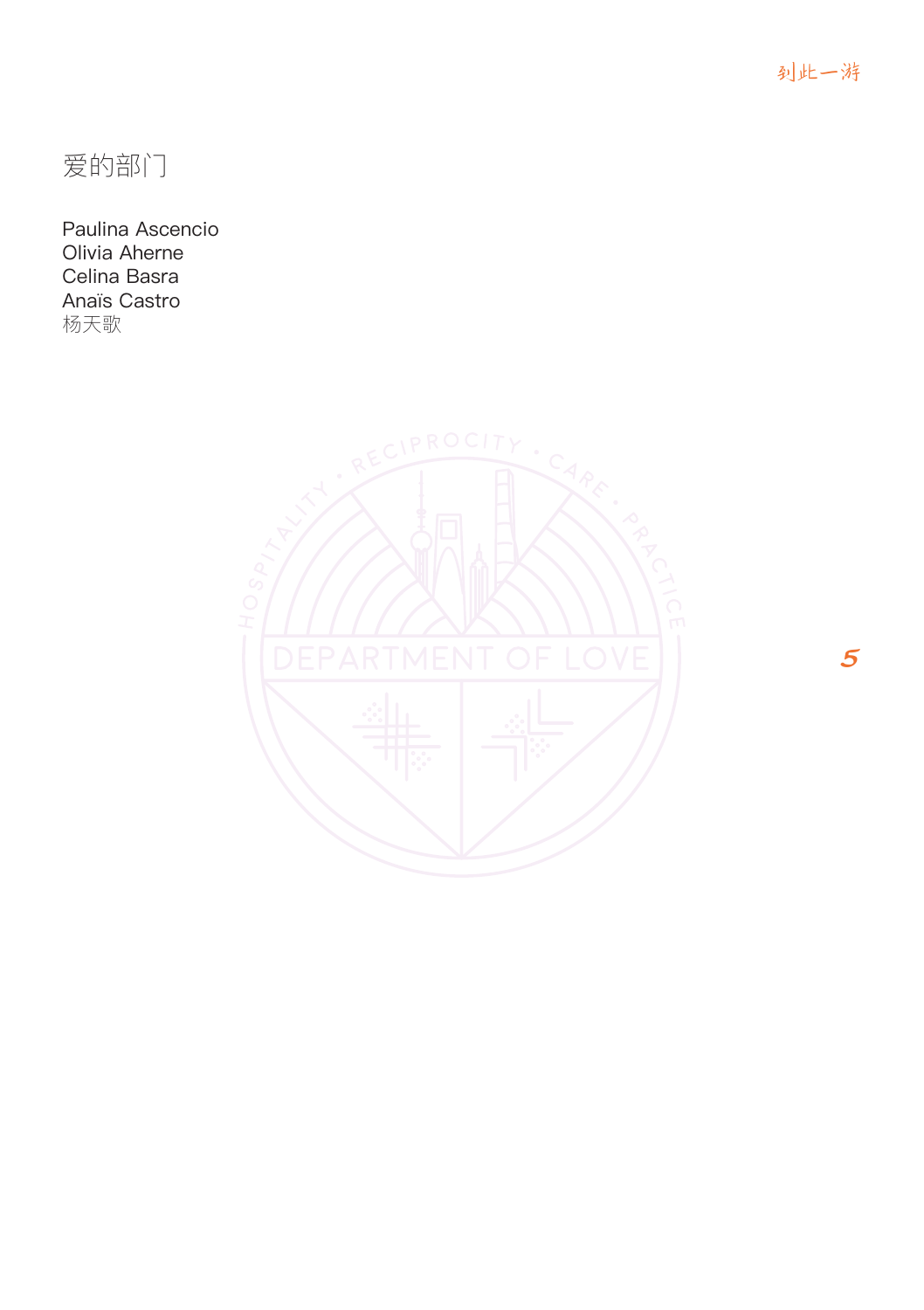"If love in society is to represent a better one, it cannot do so as a peaceful enclave, but only by conscious opposition." (T.W. Adorno, Minima Moralia, § 110)

Prompted by reflections on time and labour in the hyper-rapidly evolving context of art institutions and biennials, as well as on the structure and accelerated pace of the Shanghai Curators Lab, we present the **Department of Love.** Within this fictional institutional framework, moments of authenticity, selfpreservation, love and care are staged to reveal (and stand in opposition to) the artificiality of vacuous institutional spaces, and the rhetorics of display and language they employ to assert themselves.

As a tool of capitalism and an act of resistance, as well as an independent voice of the heart, we hope to situate the places, meanings and functions of love in contemporary society. Why do we keep on returning to love and care as the ground and soil for our curatorial work? In this respect, the love of machines is just as relevant as the sentimentality of scent; the essential practice of breathing, tools for self-preservation and small ritualistic gestures, like the offering of rose tea - an act of hospitality that will circulate through the exhibition space.

The **Department of Love** consists of various design elements and a multitude of artistic practices spanning video, drawing, scent,

poetry, dance and sound, as well as transient situations of hospitality and reciprocity.

While four stations are dedicated to Hospitality, Reciprocity, Care and Practice, these spaces are both flexible and fluid, allowing for a blurring of diverse practices and the possibility to drift and oscillate between the works. The visitor enters the Department once they enter the gallery. It functions as a framework that does not end with the exhibition, but one that will continue to grow beyond the confines of the gallery space to different contexts, with some works functioning as scores to be taken home, repeated and practiced. The **Department of Love** will continue to vibrate, circulate, and percolate.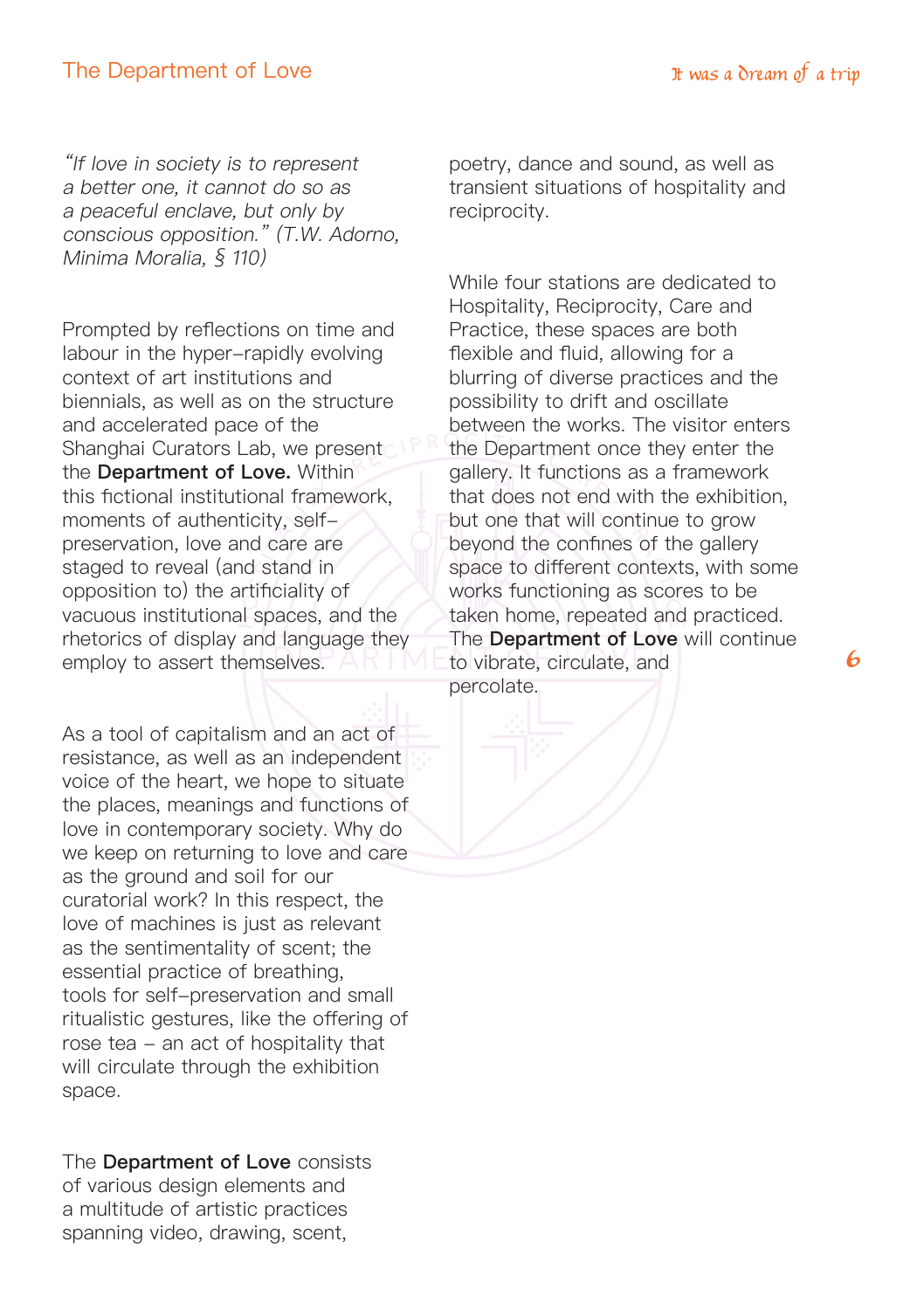$$110)$ 

源于对全球艺术机构和双年展超 快速发展的背景下对时间和劳动 的反思,以及上海策展人实验室 的结构和速率,我们提议创建"爱 的部门"。在这个制度框架内,真 实性瞬间、自我保护、爱和关怀 用以揭示(并反对)许多空洞制 度空间的人为性,以及用来自我 主张的语言与行为修辞。

在一个独立的心灵之声、资本主 义的工具和抵抗的行为之间,当 代社会中爱的地方、意义和功能 是什么?为什么需要爱作为工作 的基础和土壤? 在这方面, 对机 器的爱与我们有关,对气味的体 感亦然,还有呼吸的基本习惯、 自我保护的途径和小的礼仪手 势,如提供玫瑰茶的举措也是热 烈欢迎的表达,散于展览空间。

 "爱的部门"包括各种设计元素和 艺术定位,涵盖视频、绘画、气 味、诗歌、舞蹈、声音以及友好 互惠的短暂情境。

 "爱的部门"分四个部分,包括好 客、互惠、关怀和实践,但这些 分布既灵活又流动,可以模糊不 同的位置,在作品之间漂移和摆 动。观众进入展厅,就进了"爱的 部门"。作为一个框架,它不随展 览结束,将继续在不同的地方环 境中超越其边界。有些作品像配

乐,可以带回家再重复。"爱的部 门"协动、循环、渗透。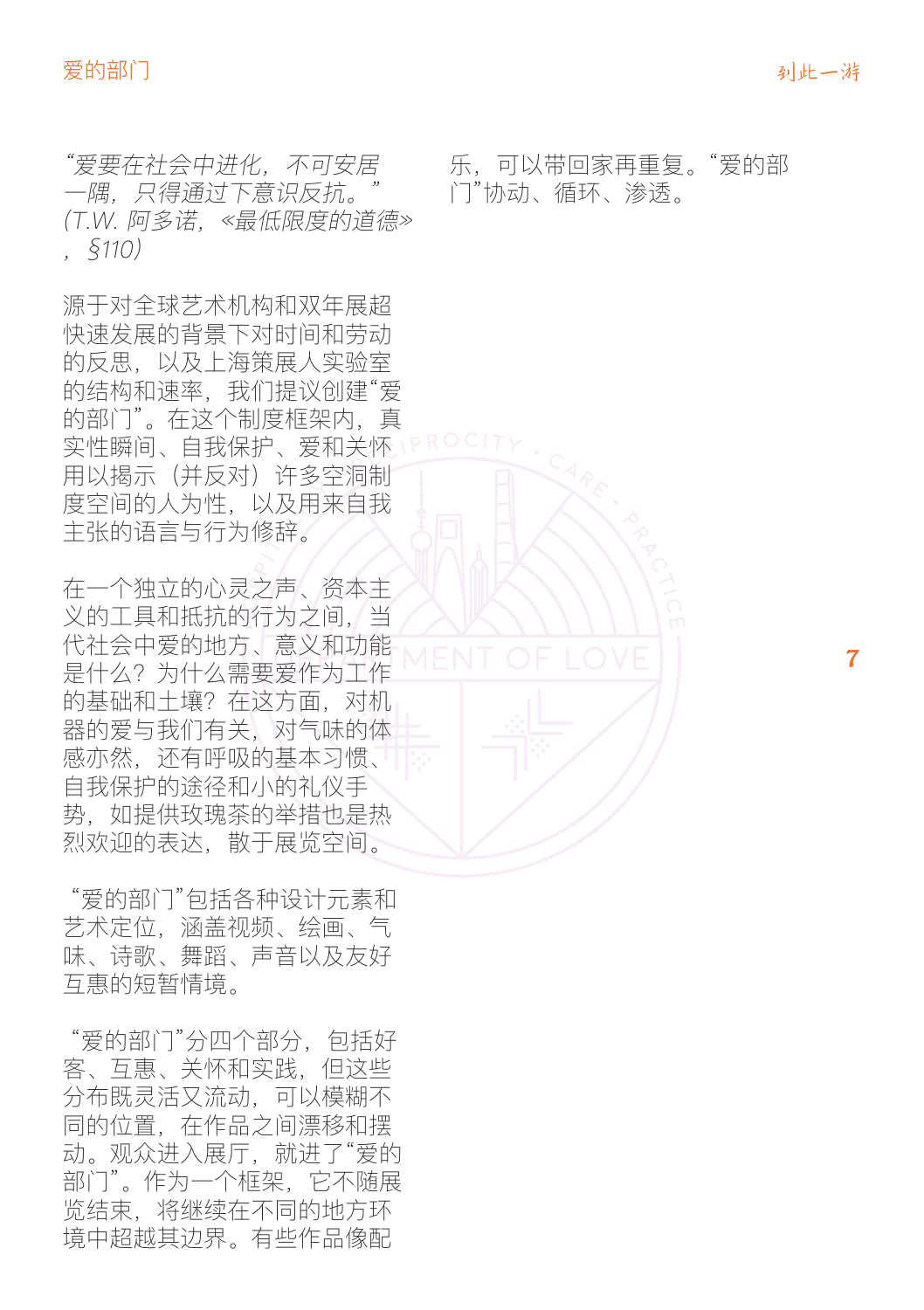Despite Our Ruination

Jenny Chen Giulia Colletti Kate Davis Thomas Laval Viola Yip

"A constellation is made up of some stars that are nearer, others further away. It is only from our perspective, that of the here (and now), that they appear to take on a significant configuration."

> Spencer, Lloyd. "On Certain Difficulties with the Translation of 'On The Concept Of History'", 2000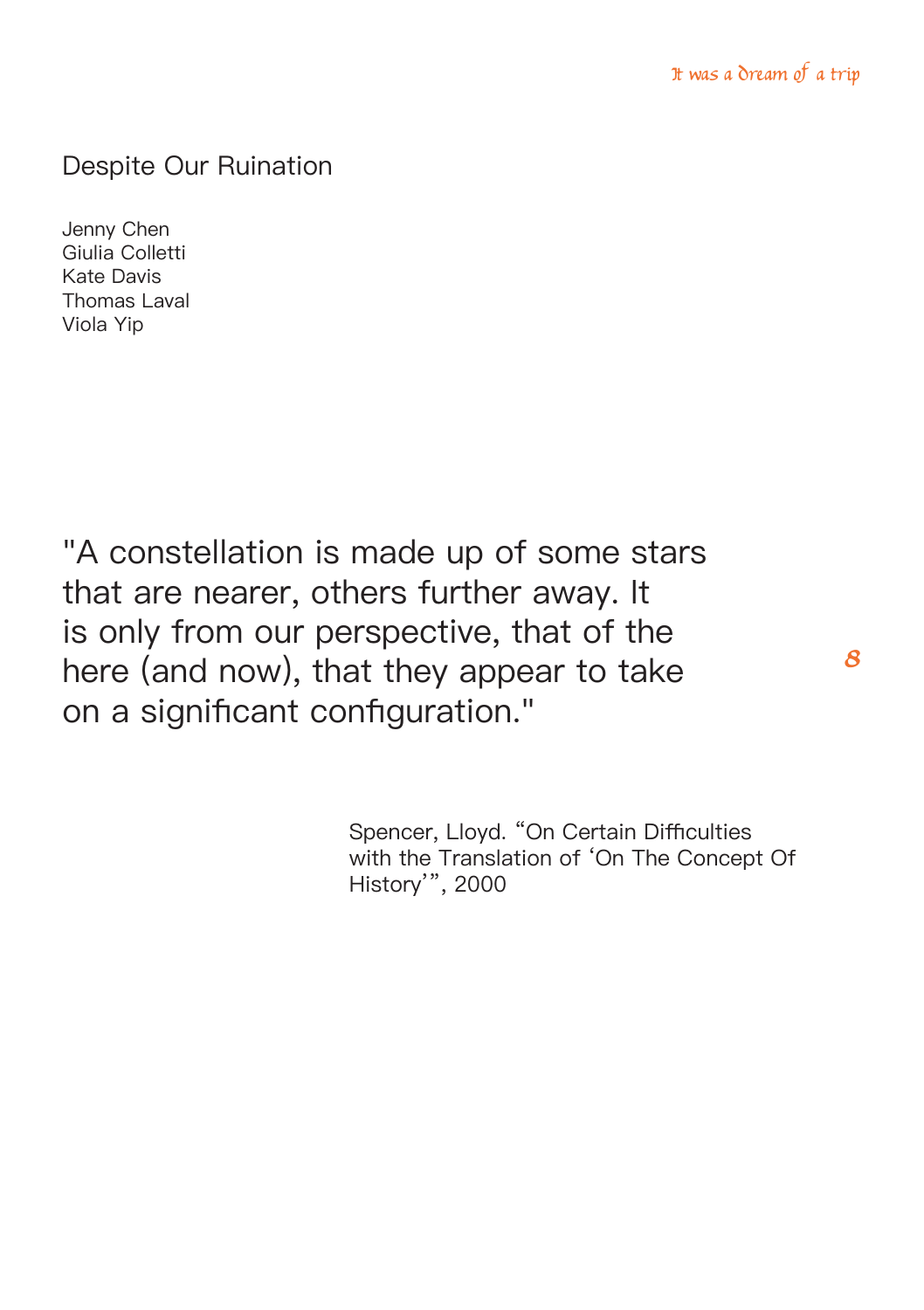到此一游

9

#### 尽管我们毁灭

陈嘉莹 Giulia Colletti Kate Davis Thomas Laval 叶天慧

## 星丛是由一些距离较近的星星组成 的,另一些则相对远。它只从我们的 角度出发,而在此时此地,它们显现 为一种重要的构型。

劳埃德·斯宾塞,《论翻译"历史概念" 的若干困难》,2000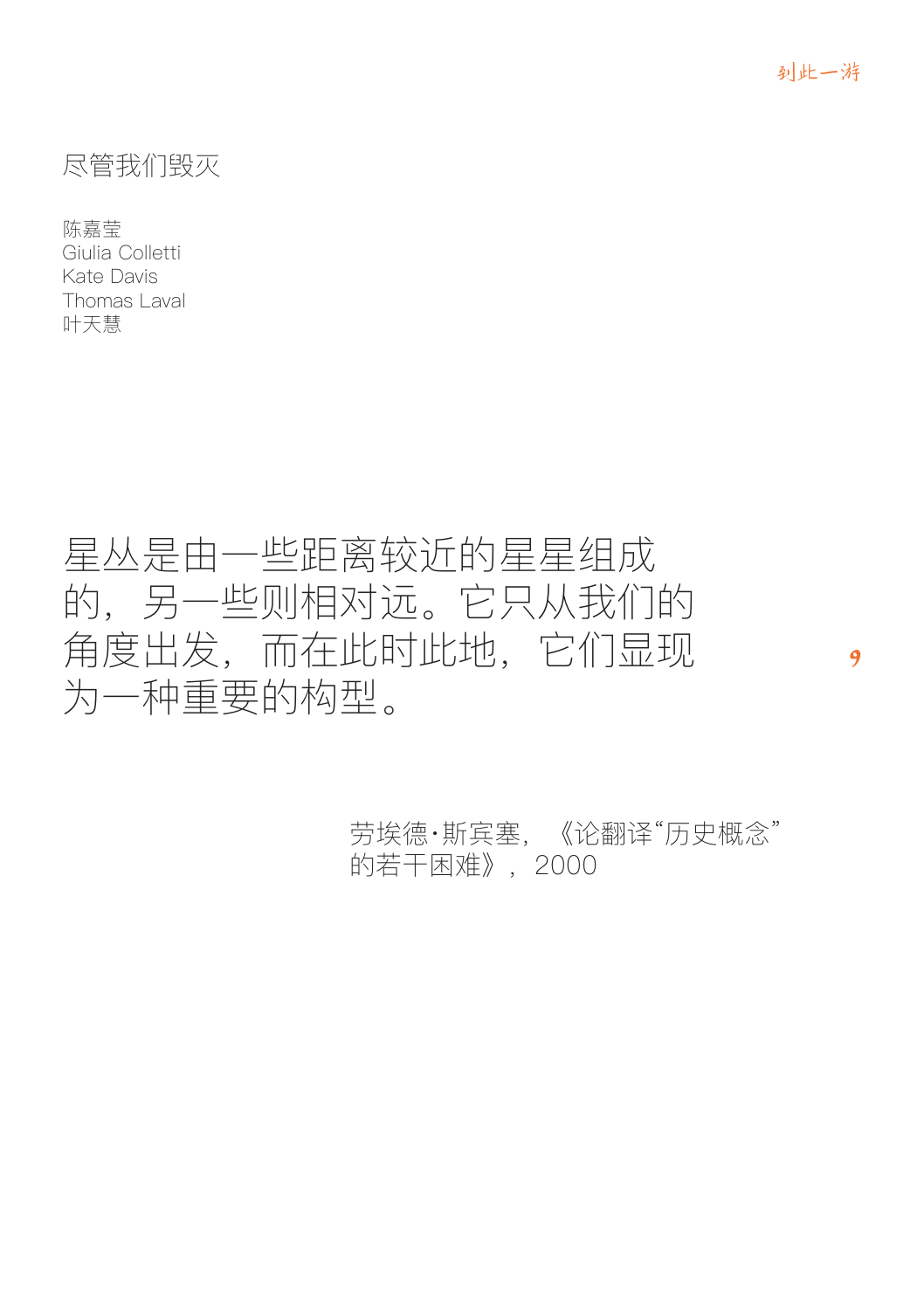In an age of rising accountability over our most intimate gestures, where governance of borders, rights, and minds seems to be the norm, how can we evade regulation and take a journey into the unknown?

Taking cue from Walter Benjamin's critique, Despite Our Ruination is an exhibition that emanates from a constellation of objects. Displaying alphanumeric messages, a **pager** embodies impending automation, as well as the interdependency between humans and technology, which in our informational era is tinged with mysterious impulses. Within the constellation, these impulses are explored through the **I Ching**, an ancient Chinese divination text, using cleromancy to establish unexplored connections with the universe. Reimagining the rules that govern reality is a task also undertaken by science fiction novelist Octavia Butler, whose seminal book **Wild Seed** explores power struggles, eugenics, and cyborg identities. The blurred edges of actuality and fiction are at stake even in **The Real As Imaginary**, a piece by Peter Ablinger consisting of the recitation of a text over white noise that completely envelopes the speech. The white noise is, in fact, a theoretical idealization, assimilated to natural sounds such as the rain in a forest, which nurtures organic and inorganic species. In forests disturbed by humans, the **matsutake** grows. It is a mushroom utilised by Anna Lowenhaupt Tsing as a trope to picture a post-Enlightenment natural world, one that can answer to the promise of cohabitation in a time of unprecedented human destruction. These entities are assimilated into a

natureculture vision, aimed at reestablishing a synthesis of nature and culture in a time when the dualism of science and the humanities prevails.

The constellation opens up to a series of artworks that challenge normative structures of thinking while stimulating critical paths. This interpretative exercise draws on artistic practices that deconstruct limitative visions on the environment, noise, and the future of human and non-human species. The invited artists' research spans from visual to sound art to suggest further vanishing points that jeopardise Western normative accounts of measurability, language, and rationality. Fostering an object-oriented approach that rejects the privileging of human existence over the existence of nonhuman identities, Despite Our Ruination is an invitation to explore routes not yet standardised.

Lastly, Despite Our Ruination proposes a Virtual Reality experience of the exhibition. Accessible via an internet link it introduces an extraterrestrial setting for the artworks presented. In this free space, the conventions of the white cube no longer assert a rational framework rooted in the history of exhibitions.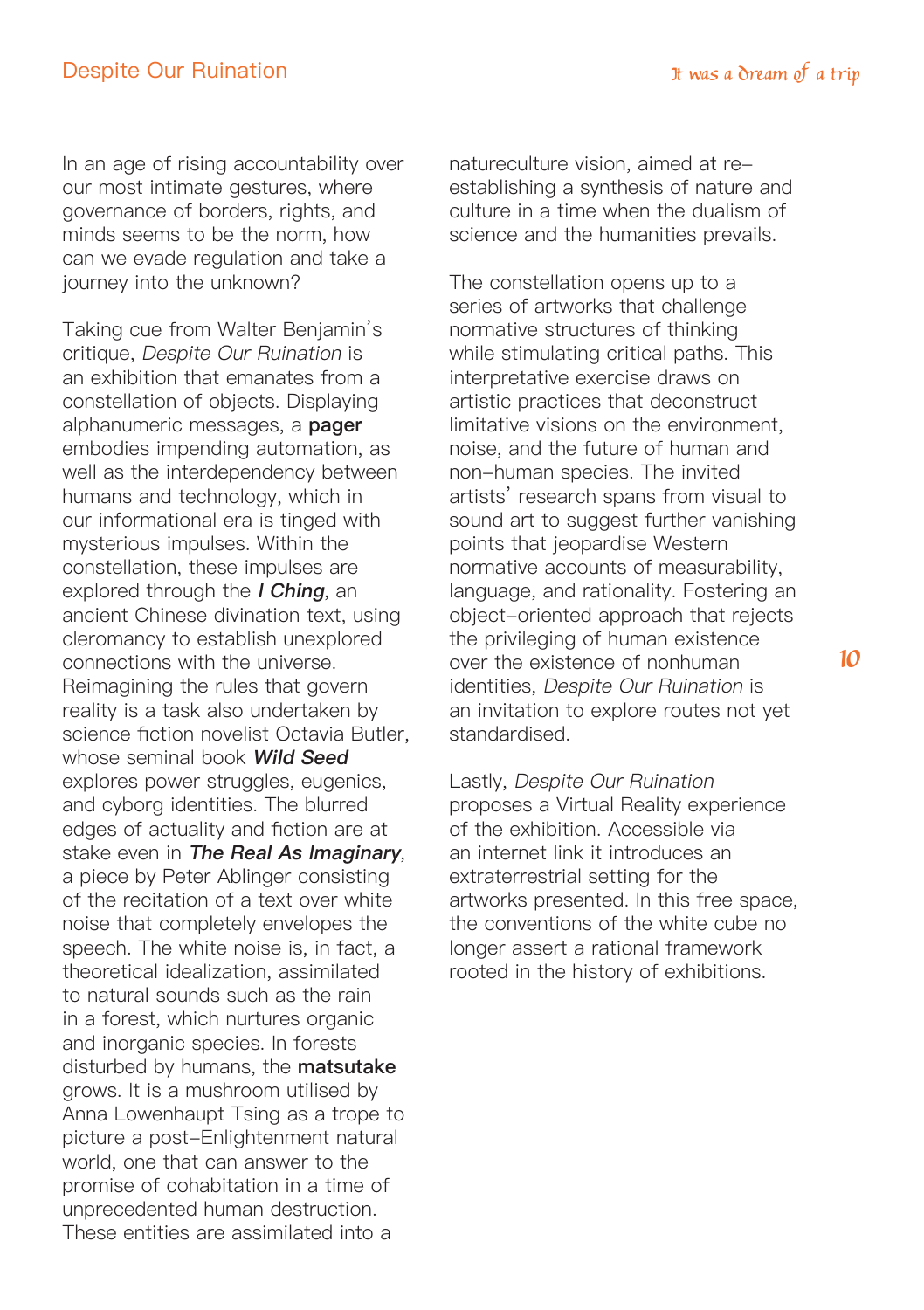在这个时代,连我们最私密的活动 都会受到支配,对于边界、权力和 思想的全权统治已经日渐成为常 态。在这种情况下,人们怎样跳脱 规训去探索未知?

"尽管我们毁灭"从瓦尔特·本雅明的 批评中得到启示,以物件的星丛出 发生长为一个展览。**寻呼机**显现字 母数字信息,体现了即将到来的自 动化,以及人与技术之间的相互依 赖,这在信息时代充满了神秘的冲 动。在星丛中,这些冲动通过中国 古代占卜文本**《易经》**进行探索, 利用卜卦以建立我们与宇宙间未明 了的联系。重新想象规训的现实同 样也是科幻小说家奥克塔维亚·巴 特勒的任务,她的开创性著作**《野 生种子》**探索着权力斗争、优生学 和赛博身份的问题。在**《真实如虚 幻》**中,现实和虚构的边缘显得更 为模糊, 彼得·阿林格的这件作品包 括了对文字的诵读,与包围其中的 白噪音。事实上,白噪音是一种理 论上的理想型,类似森林雨水般的 自然声音,它滋养着有机和无机物 种。**松茸**,在受人类干扰的森林中 生长。它是安娜·洛文豪普特·秦用 来描绘后启蒙运动自然世界的一种 蘑菇,它可以回应在前所未有的人 类毁灭时期共栖的承诺。这些实体 被同化为自然文化(natureculture) 愿景,旨在于科学二元论和人文学 科盛行的时代,重新建立自然和文 化的综合体。

这个星从发散出了一系列作品, 在 开启批判路径的同时,挑战着被限 定的思维结构。 这种解释性练习源 自一种艺术实践,它解构了环境、 噪音、人类与非人类未来的限制性

愿景。受邀艺术家的研究从视觉艺 术到声音艺术,他们指向更远的尽 头——危及着西方对可测度性、语 言和理性的规范性描述。展览"尽管 我们毁灭"促就着一种面向对象的方 法, 拒绝人类存在的特权凌驾于非 人类身份之上,并邀请观众探索那 些尚未被标准化的路径。

最后,"尽管我们毁灭"提供了一种 VR 体验展览的方式。它可通过网络 链接访问,将作品引入地外环境。 在这个自由的空间,白色立方体的 展示惯例不再显示它根植于历史的" 理性框架"。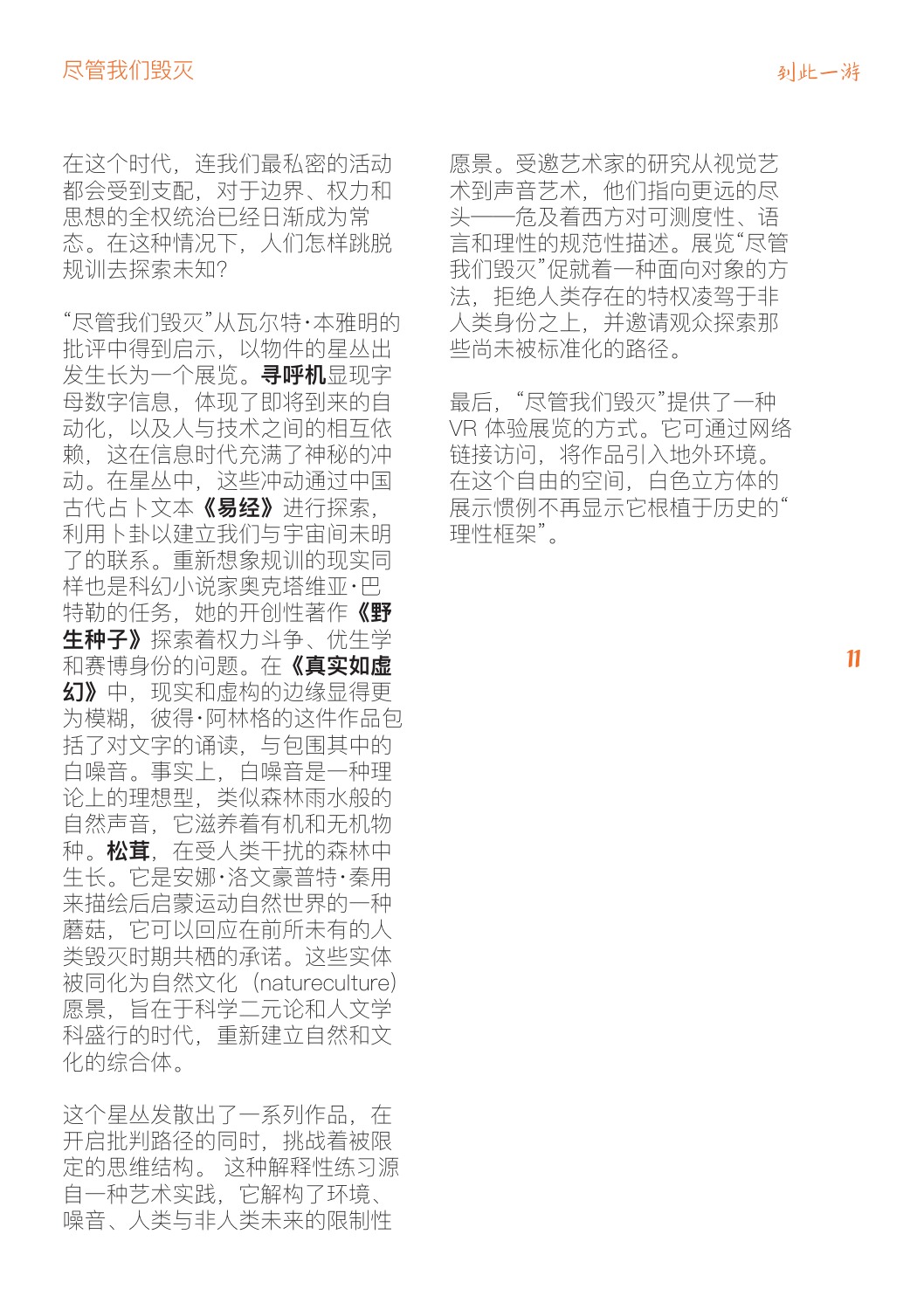#### Despite Our Ruination

#### **Pager**

Supposedly technology never dies, it's just no longer dominant; like the pager. Mostly seen in movies, their obsolescence is assumed. However, pagers are still used in hospitals, as for urgent messages, their simplicity makes them more efficient than the pervasive smartphone. Today, we work alongside ever-evolving and increasingly intelligent machines already capable of independent learning and development. Imagine that we are the pager and these machines the smartphone; what type of future awaits us?

This, of course, is not an accurate comparison. As biological beings we have to adapt to new conditions; otherwise, we die. That being said, some humans and machines already function as cognitive units, as for the past few decades humans have bent the laws of natural selection that previously governed Earth and life. Despite the vast quantities of data being gathered, and the multitude of scientists, technologists and futurologists attempting to answer this question, future forecasts vary greatly and there are no conclusive answers or solutions.

#### **I Ching**

I Ching, also known as the Book of Changes, is an ancient Chinese divination text and one of the oldest Chinese classics. Published in the Western Zhou period (late 9th century BCE), I Ching was first mentioned in Europe by Leibniz in 1703. This sparked philosophical questions, such as universality and the nature of communication. The foreword of the English edition of I Ching was written in 1949 by Carl Jung.

For Jung, I Ching was a way of exploring the unconscious, and an approach to the nonhuman field. As stated in his introduction: "The Chinese mind, seems to be exclusively preoccupied with the

chance aspect of events. What we call coincidence seems to be the chief concern of this [...] mind, and what we worship as causality passes almost unnoticed". (1) The *I Ching* not only offers a path into the unknown but raises a counter perspective to scientific causality by investigating the asynchronicity of real events.

#### **Wild Seed**

Octavia E. Butler was an African-American science writer. Her novels and short stories tackle a scope of issues still omnipresent today, such as climate change, the increasing gap between the rich and the poor and pharmaceutical developments, as well as sexual identity. Her science-fictional storytelling warns of malignant possibles, and gives voice to destitute living forms, offering a path for an expanded understanding of the world.

Butler's novel Wild Seed (1980) introduces Doro, a thousand-year-old cyborg living off the bodies of others. A gang from the New World destroy the African village Doro cultivated for centuries, and force him to leave. On his way, he meets a shapeshifting and equally powerful rival; Anyanwu, able to heal with a kiss. Their encounter triggers a century-long conflict jeopardising the essence of humanity.

Aside from her published writing, Butler's notebooks serve as a space for her innermost thoughts. These pages enliven Butler's practice and inform her inspirations and horizons. Partial sketches of a novel, or an expression of a condensed state of mind, mirror the author's profound wishes for humankind.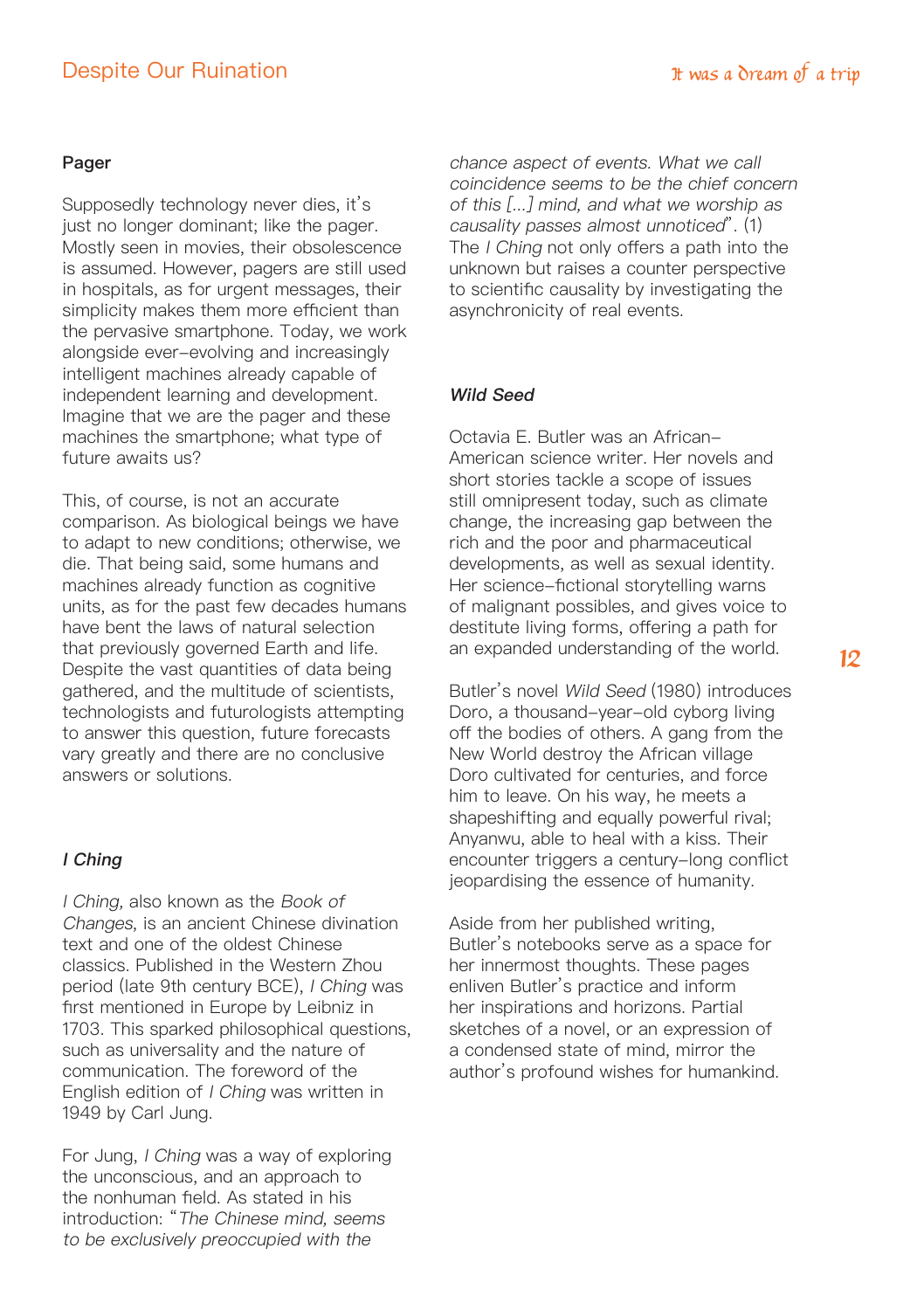假设技术永远不会消亡。它只是不再占 据主导地位; 像寻呼机一样。 我们可以 经常在电影中看到被过时化的它们。然 而,寻呼机仍然在医院使用,至于紧急 信息,它们的简单性使它们比普及的智 能手机更有效。今天,我们与不断发展 且日益智能的机器一起工作,这些机 器已经能够独立学习和开发。 想象一 下,我们是寻呼机,这些机器是智能手 机; 什么样的未来等着我们?

当然,这不是一个准确的比较。作为 生物,我们必须适应新的条件; 否则, 我们就会面临死亡。话虽如此,一些人 类和机器已经被作为认知单元在发挥作 用,因为在过去的几十年里,人类已经 扭曲了曾经统治地球和生命的自然选择 规律。尽管收集了大量数据,众多科学 家、技术专家和未来学家都在试图回答 这个问题,但未来的预测差异很大,也, 没有确定的答案或解决方案。

#### **易经**

《易经》,也被称为《变化之书》,是 中国古代的占卜文本也是中国最古老的 经典著作之一。出现于西周时期(公元 前9世纪晚期),《易经》在欧洲最早 于1703年被莱布尼茨提及。这引发了 如普遍性与沟通本质的一系列哲学问 题。《易经》的英文版序言由卡尔·荣 格于1949年撰写。

对于荣格而言, 《易经》是一种探索无 意识的方式,也是一种探索非人类领域 的方法。 正如他的介绍中所述:"中国 人的思想似乎完全专注于事件的偶然性 方面。 我们所说的巧合似乎是这种思 想的主要关注点,而我们所崇拜的因果 关系几乎没有被注意到"。(1)《易经》

不仅为我们提供了进入未知世界的道 路,而且通过调查真实事件的异步性, 提出了与科学因果关系的相反视角

#### **野生种子**

奥克塔维亚·巴特勒是一位非裔美国科 学作家。她的小说和短篇小说解决了当 今仍无处不在的一系列问题,如气候变 化、贫富差距和药物发展以及性别认同 等问题。她的科幻小说讲述了"恶"的可 能性,并为贫困的生活形式发声,为扩 大对世界的理解提供了一条道路。

巴特勒的小说《野生种子》(1980) 讲述了一个有着千年历史的赛伯格"多 罗"的故事,他依靠其他人的身体存 活。一天,来自新大陆的一伙人摧毁了 几个世纪以来由多罗耕耘的非洲村庄, 迫使他离开。路上他遇到了一个能变形 并且和他同样强大的竞争对手:安言 午,能够用吻来愈合创伤。他们的遭遇 引发了长达一个世纪的冲突,并危及人 性的本质。

除了她出版的文章,巴特勒的笔记本也 在此为我们呈现了她内心的思想世界。 这让巴特勒的实践显得更加生动,并让 我们了解她的灵感和视野。小说的一部 分草图,或这说是一种思想的凝聚表 达,反映了作者对人类的深切愿望。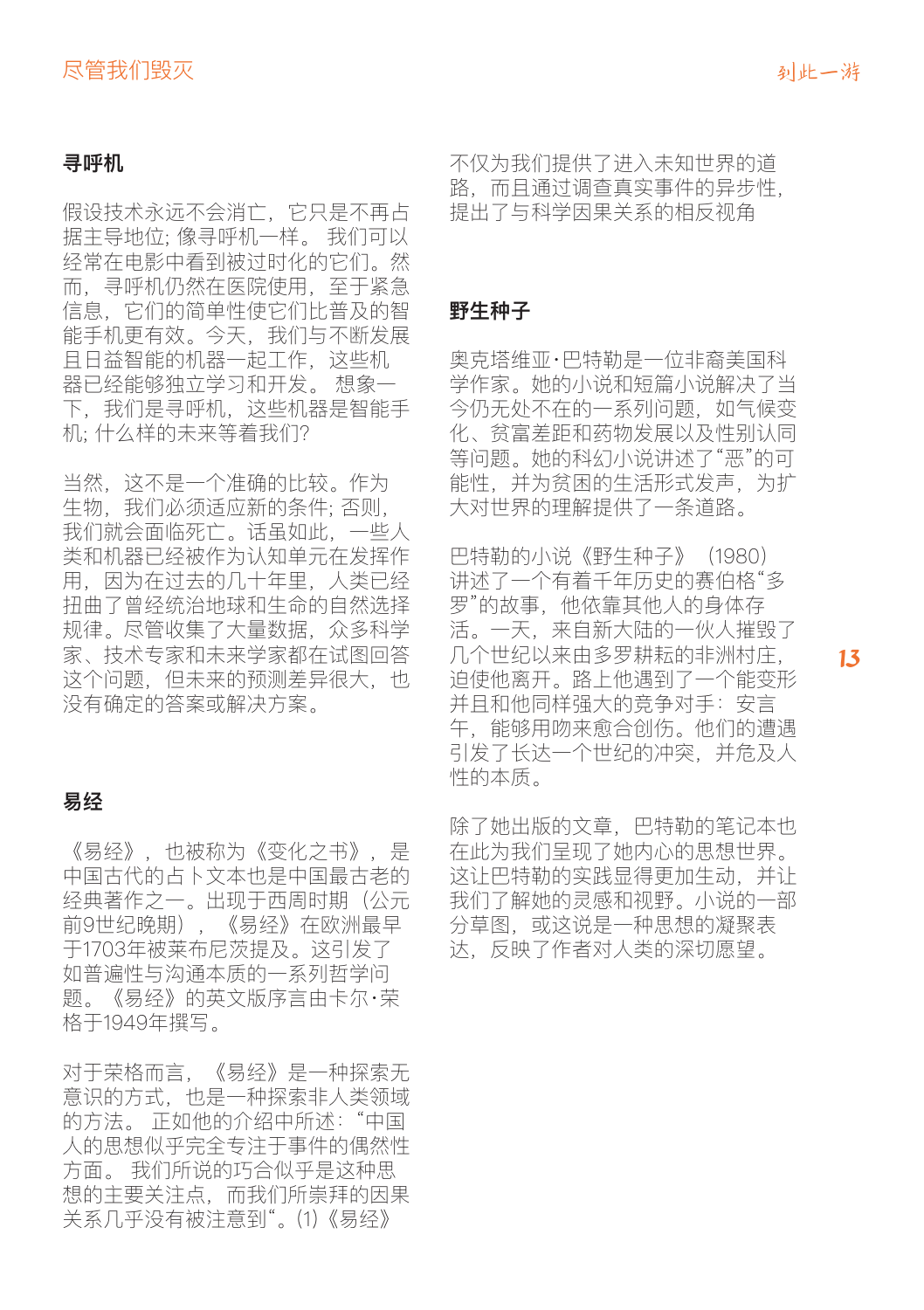#### **The Real as Imaginary**

Peter Ablinger's The Real as Imaginary is a composition for a solo speaker and noise. The performer can have any voice type; however, the text should be translated into a language that the audience can understand. The performance noise track should be generated by the sum of frequencies in the recording of the performer's recitation of the text. The noise track, then, needs to be further filtered through oscillated frequency bands to create "windows". As a result, this noise track is played at a volume that is just loud enough to envelop the performer's voice; but with the oscillated "windows", the voice floats between the foreground, background and space in between.

The Real as Imaginary questions whether the "*imaginary*" and the "real" oppose each other in our perception. Ironically, perceiving reality relies on our imagination, as Ablinger expressed, "I had asked whether it would ever be possible to reach the real, whether it would ever be possible to break through the prison of my imaginations onto the real." (2)

The monologue allows Ablinger to search for the idea of the "real", and the relationship between the "real" and the "*imaginary*". At the end of the text, he concludes that:

"The imaginary as real, and equally the real as imaginary  $-$  this would then be, so to say, a formula for the interpenetration of the two, a formula for the living and for the being-here." (3)

#### **Matsutake**

"We are stuck with the problem of living despite economic and ecological ruination. Neither tales of progression nor of ruin tell us how to think about

collaborative survival. It is time to pay attention to mushroom picking. Not that this will save us  $-$  but it might open our imagination."(4)

The matsutake is one of the most expensive mushrooms in the world, as it grows in destroyed forests across Asia and North America. Due to its capacity to nurture trees, matsutakes enable forests to flourish in human-damaged places. It is also an edible delicacy in Japan, where it can fetch astronomical prices. In The Mushroom at the End of the World, Anna Tsing offers insights into areas far beyond just mushrooms, using the matsutake to ask a crucial question: how are we going to live in the ruins we have made?

The matsutake becomes a metaphor to narrate a tale of diversity within our daunting landscapes, exploring the unexpected edges of consumerism, and challenging the connections between capitalist destruction and collaborative survival within multispecies landscapes; demonstrating the potential for fungal ecologies to foster a better understanding of cohabitation in a time of significant human destruction.

#### **Notes**

(1) Wilhelm R. (trad.) and C.G. Jung (Foreword), The I Ching, or, Book of Changes. Princeton: Princeton University Press, 3rd edition, 1967.

(2) https://ablinger.mur.at/i+r\_the-real. html

(3) https://ablinger.mur.at/i+r\_the-real. html

(4) Tsing, A., The Mushroom at the End of the World: On the Possibility of Life in Capitalist Ruins. Princeton: Princeton University Press, 2015.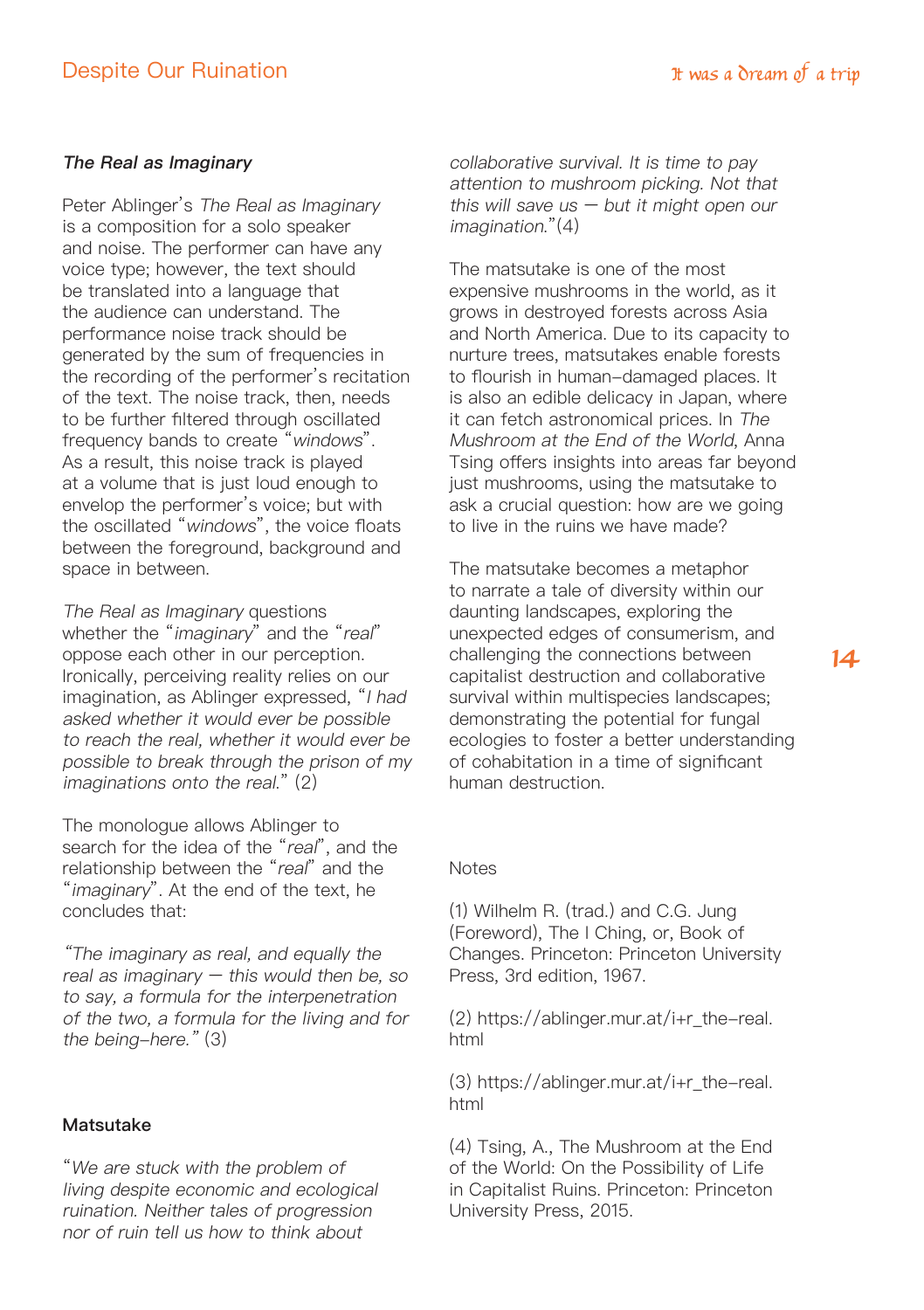#### **真实如虚幻**

彼得·阿林格的《真实如虚幻》由独诵 和噪音演奏组成。表演者可以用任何 音区演奏;但是,诵词需要被翻译成 观众可以理解的语言。表演者需表演 前把诵词录音,然后把音轧的所有音 频重叠,形成噪声。然后,需要通过 振荡频带进一步过滤噪声轨道以创建" 窗口"。这个噪音音轨一方面能以音量 包围表演者的声音;而另一方面,声 音随着振动的"窗口"在前景、背景和 噪音跟诵词的空间之间浮动。

《现实如虚幻》质疑"想像"和"现实" 在我們的感知中是否相互對立。 諷刺 地, 感知现实依賴於我們的想像力, 正如阿林格在词中表達:"我曾經問過 是否可以達到现实,是否有可能突破 想像力的監控来感知现实。"(2)

这独白允许阿林格寻问"现实"的概 念, 以及"现实"和"虚构"之间的关 系。 在文本的最后,他得出结论: "虚构作为真实,同样是现实的假想 - 这就是说, 这是两者一个相互渗透 的公式,和一个生活和此在的公式。 (3)

#### **松茸**

"尽管经济和生态破坏,我们仍然陷 于生存问题。无论是进步还是毁灭的 传说都没有告诉我们如何思考共同生 存。现在是时候关注蘑菇采摘。并不 是说这会拯救我们 - 但它可能会打开 我们的想像力。"(4)

松茸是世界上最昂贵的蘑菇之一,因 为它生长在亚洲和北美洲被毁坏的森 林中。由于其培育树木的能力,松茸

使森林在人类破坏的地方蓬勃发展。 它在日本也是一种可食用的美味佳 肴,可以以天价获得。安娜·秦于《在 世界尽头的蘑菇》中,提供了远超蘑 菇范畴的见解,通过松茸提出一个关 键问题:我们将如何生活在我们所制 造的废墟中?

松茸成为一种隐喻,构建了骇人图景 中的多样性故事,探索消费主义的异 常性,并在多种景观中挑战资本主义 破坏与"共生"之间的联系;显示真菌 生态的潜力,以便在人类面临毁灭的 时候更好地理解共同栖居的意义。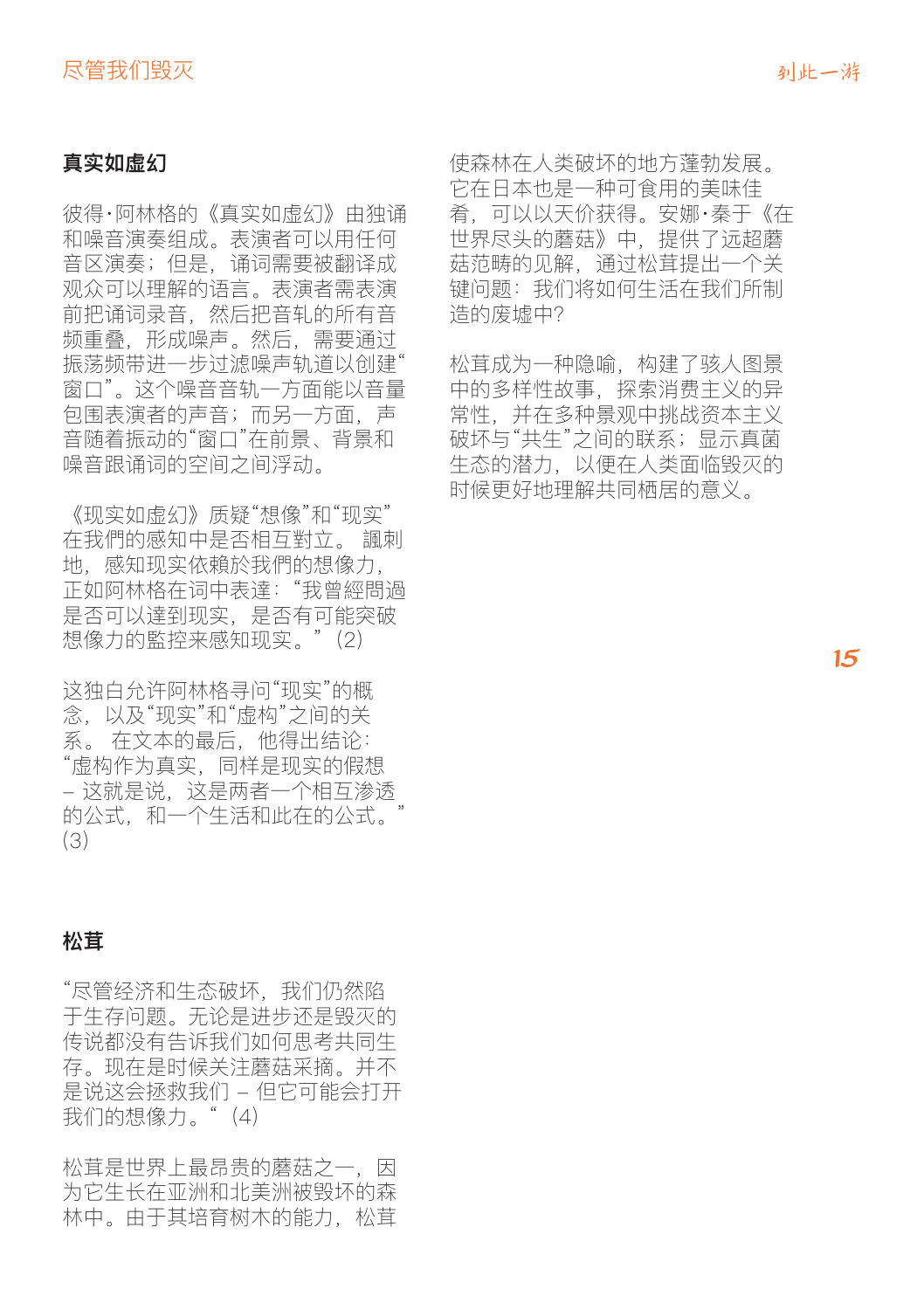

### Transverse Waves In Phantom Space

Cecilia Giurgevich Margarita Leonenko Iris Luyao Li Yasemin Keskintepe John Kenneth Paranada Seda Yildiz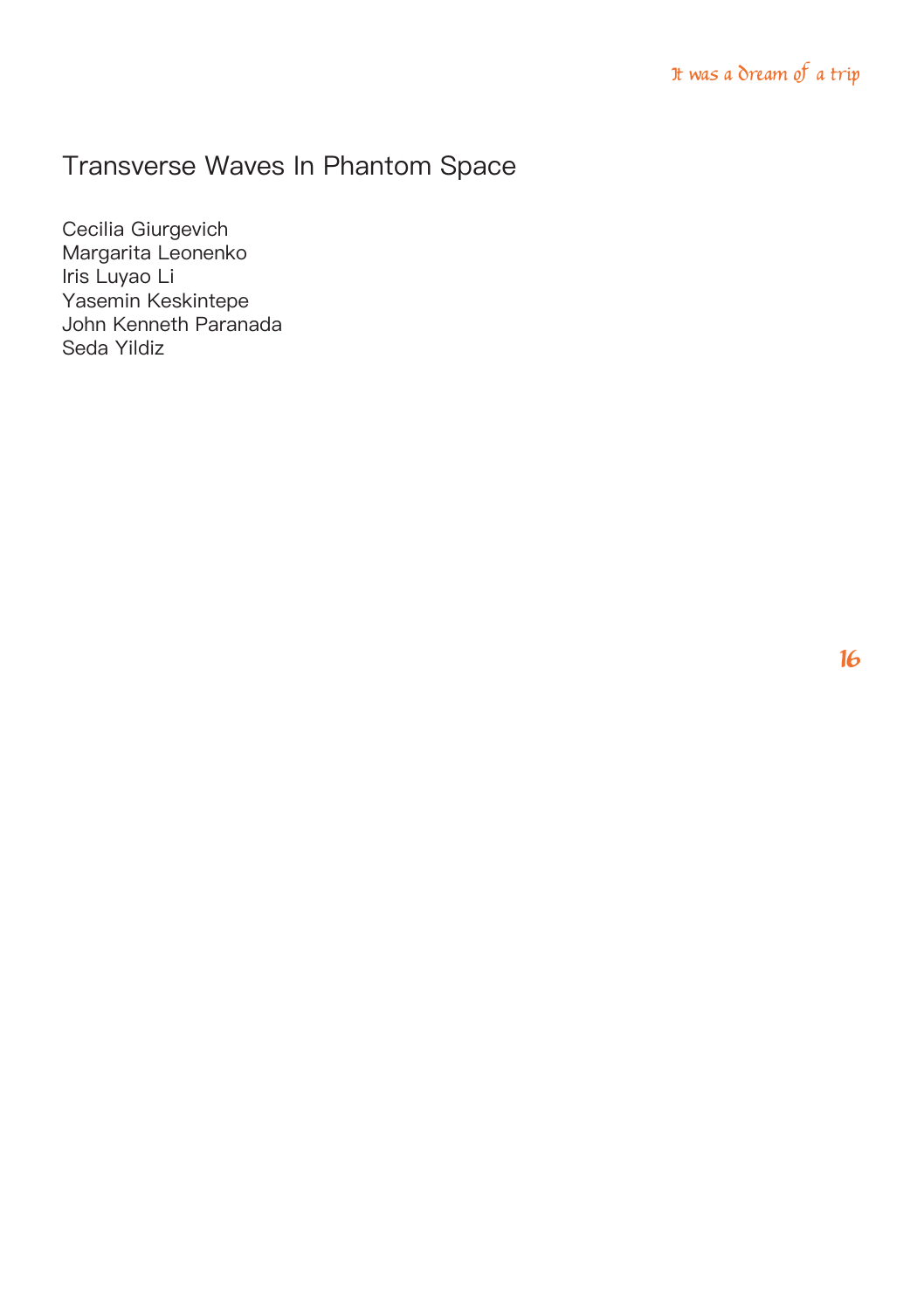幻影回声

Cecilia Giurgevich Margarita Leonenko 李璐瑶 Yasemin Keskintepe John Kenneth Paranada Seda Yildiz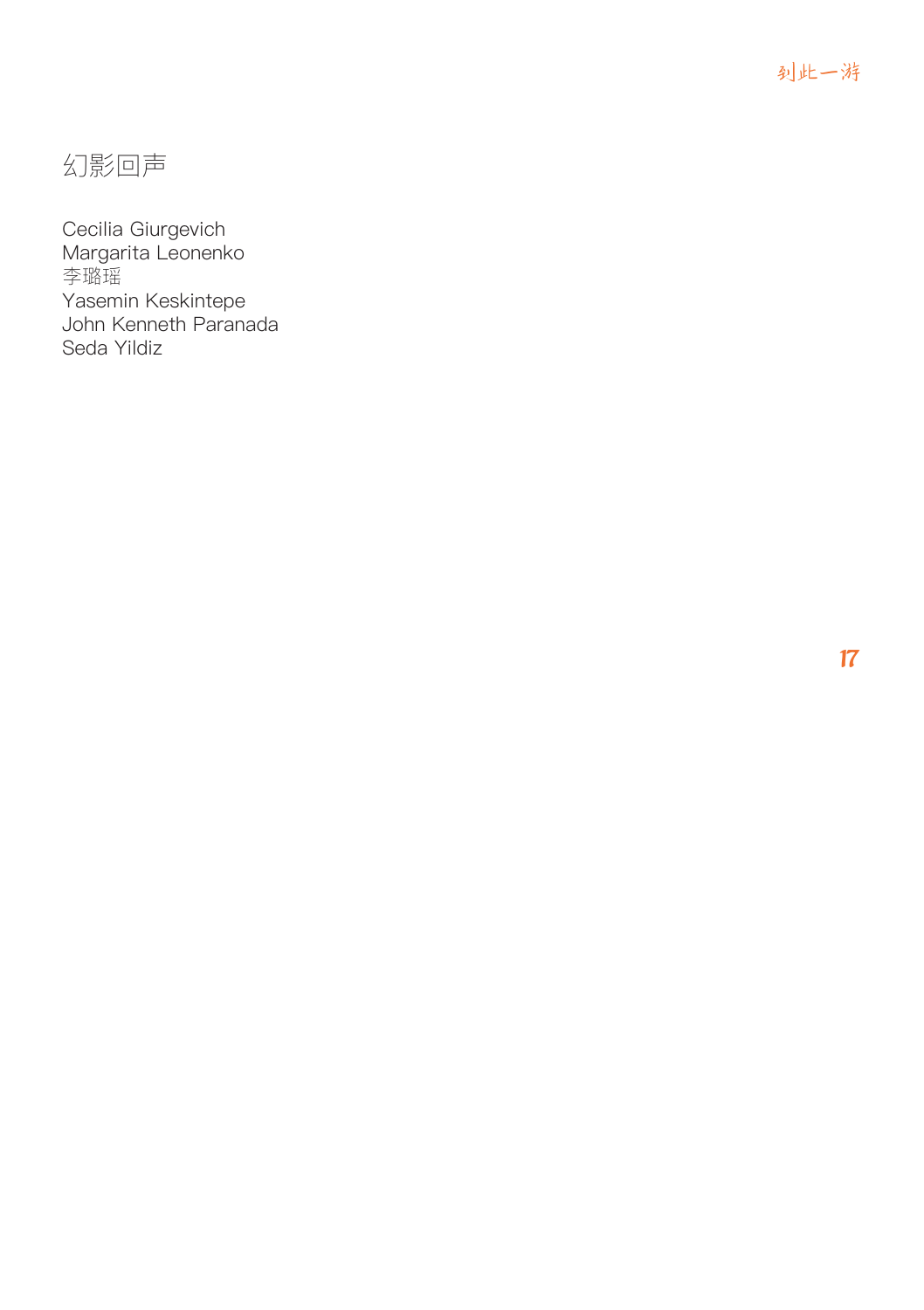It's easier to create an exhibition in isolation. If only we didn't have this misbegotten, biological desire to welcome someone else into our world. Another person, maybe? Yet contemporary curating seems to persist in this welcoming, an act that requires so much patience, compassion, and sacrifice because we believe that by co-organising a perfect world for the many, we might come closer to knowing love.

Taking collective curating as a starting point, Transverse Waves In Phantom Space assumes the form of a collaborative writing project that explores the communal uplift of the city of Shanghai. It's triangulations of skyscrapers, the muted soulbaring glisten of its river, its univocal food metaphors, the sitcom humour of grouchy men spitting on the streets, the hypnotic etched on marble Chinese luxury and its capital imbalance that festers deep within.

Taking the perspective of the overwhelmed, but exhilarated student of the world  $-$  unsure about their place in the big picture. The project positions itself in a fictional world that unfolds in 3 chapters that will manifest in the exhibition to question and confront the liquidity of watershed experiences in being at the heart and the underworld of China's cultural capital.

Through paintings, video, sculpture, sound and installation the exhibition summons scaffolding images that becomes the anvil that forges the distinct voices and narrative surrounding each chapter. They may arc and bend in odd new ways but the text becomes unshakable like a radioactive radio frequency that emits transverse waves in phantom space.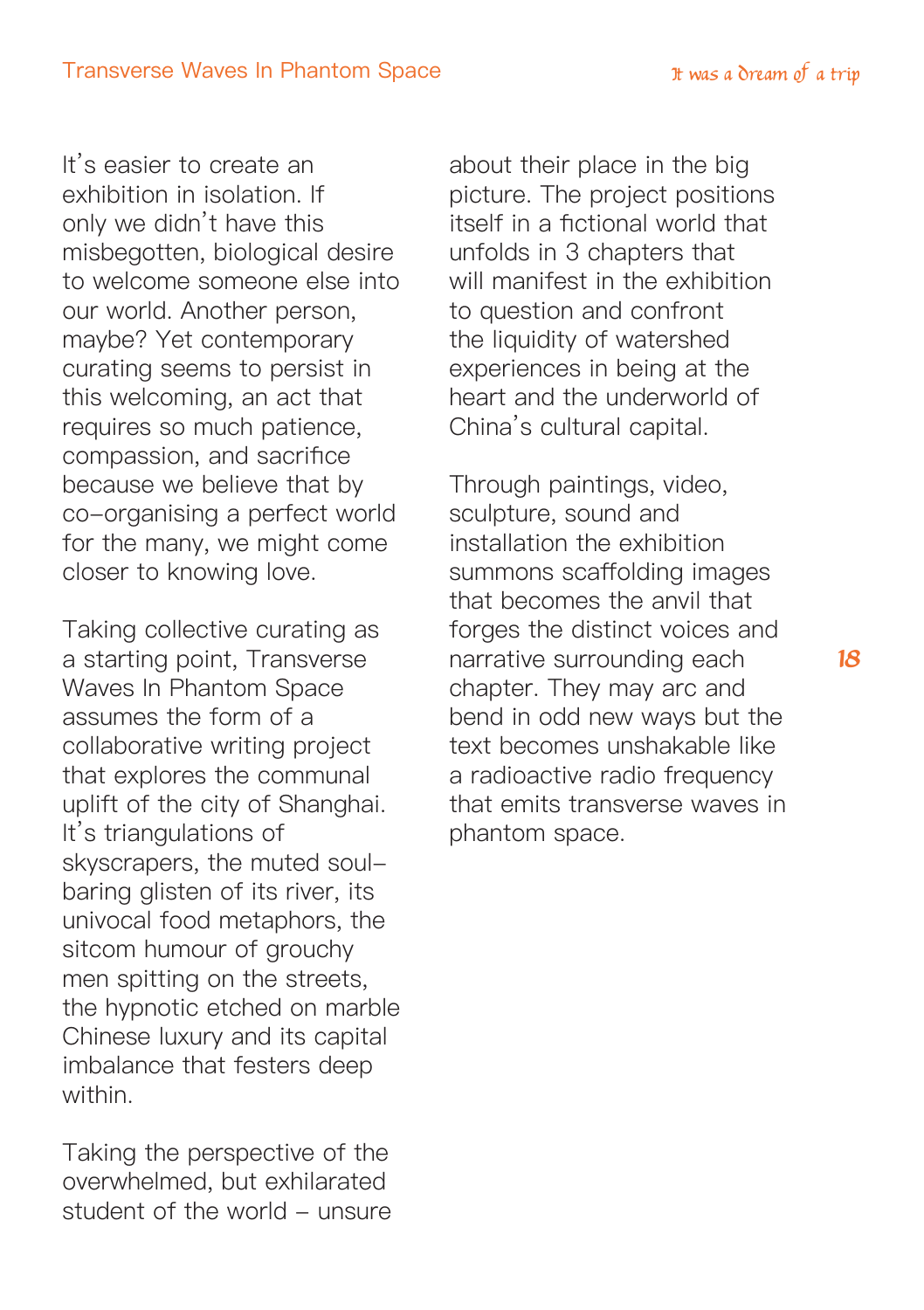也许,独自上路更加轻松——如 果我们不受人类群居本能的驱 使,心怀希冀向往沿途与他人的 偶遇:结伴同行,如何?此时此 地,策展同样保持着这开放的热 情,众人拾柴纵然需要更多的耐 心、同理心和包容,但是我们相 信,通过共同创造一个心之所向 的世界,我们也许会更加理解 "理解"本身。

 "幻影回声"从共同创作的虚构文 本展开,探索城市繁荣生长中的 点滴往复:日新月异的天际线, 灰霾中江河缄默的波光,饮食 背后的隐忧,街头荒谬的情景闹 剧,无人问津的奢华陈设,以及 浮华表象下的资本失衡。

展览以一个陌生的外来者视角代 入、通过三个章节的叙事结构。 将观众置于异托邦式的虚构世界 中,在这里文本如同脉冲反射的 电波,绘画、影像、雕塑、声音 等媒介重新建构一场复调的交 响,以探讨当下资本中心背后的 潜在隐忧与跨文化身份流变中的 个体经验议题。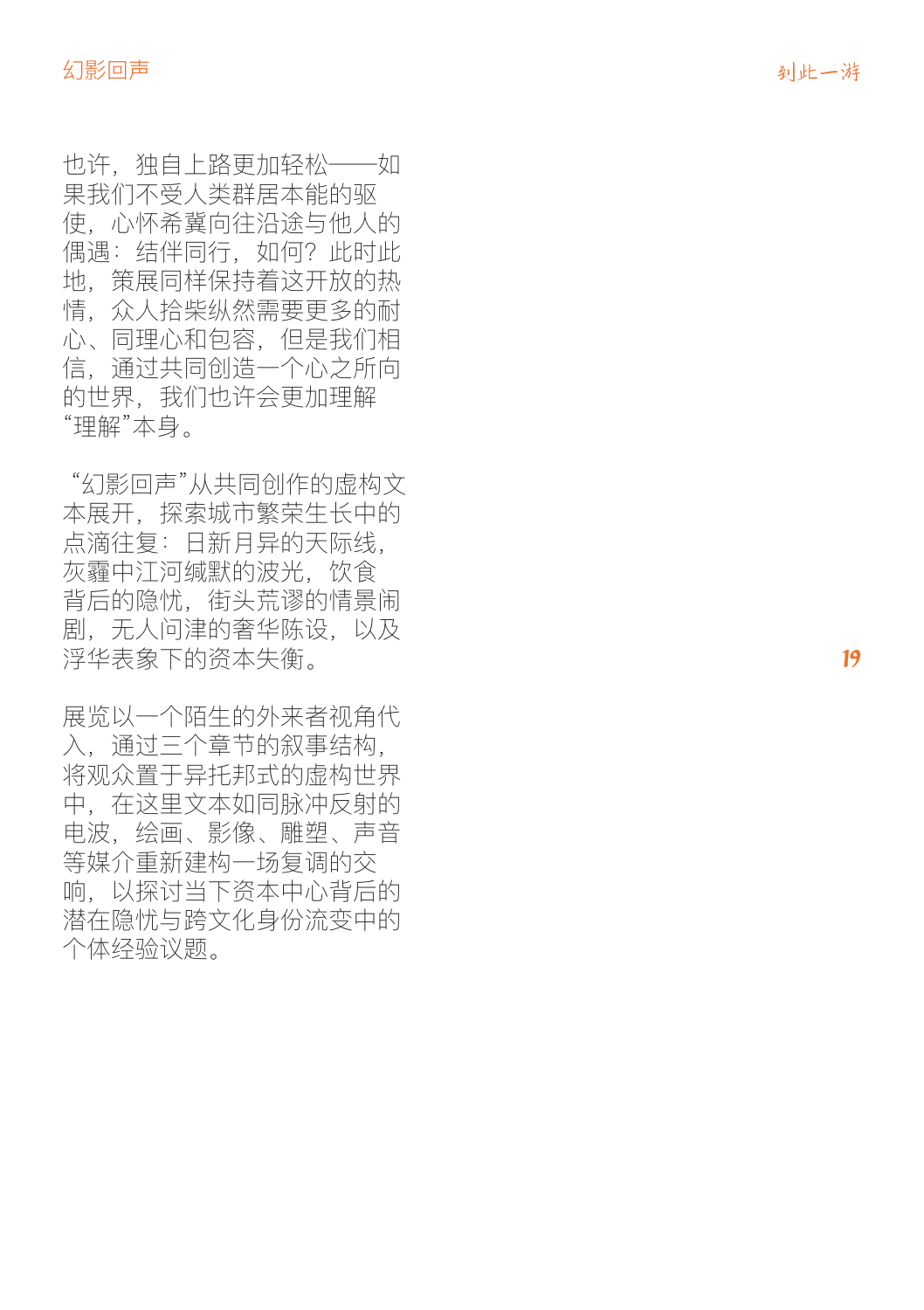

## Room Without a View

Canan Batur Rosanna Lee Thomas Patier Ana Sophie Salazar Wilson Yeung Chun-wai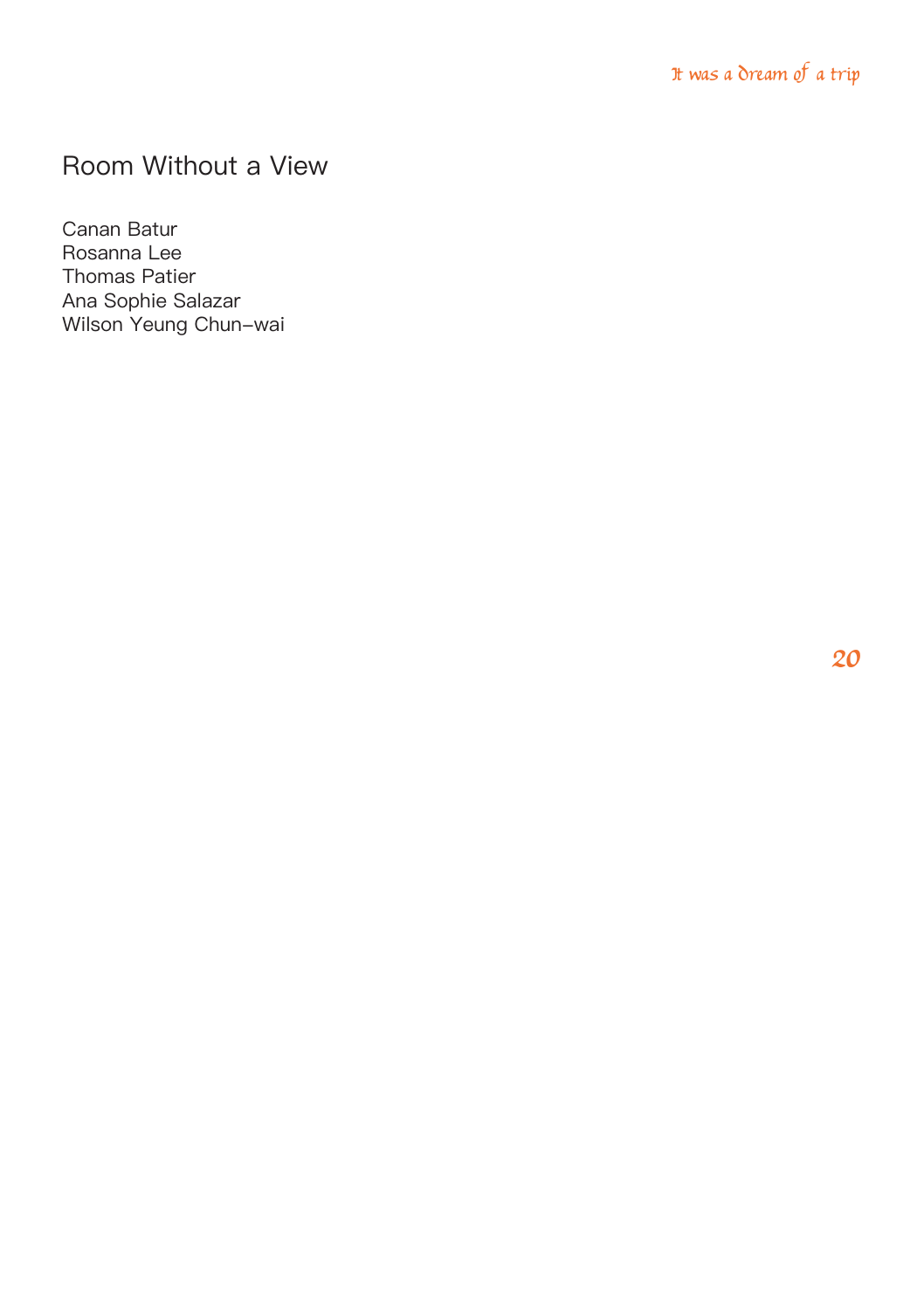## 没有景观的房间

Canan Batur Rosanna Lee Thomas Patier Ana Sophie Salazar 杨俊玮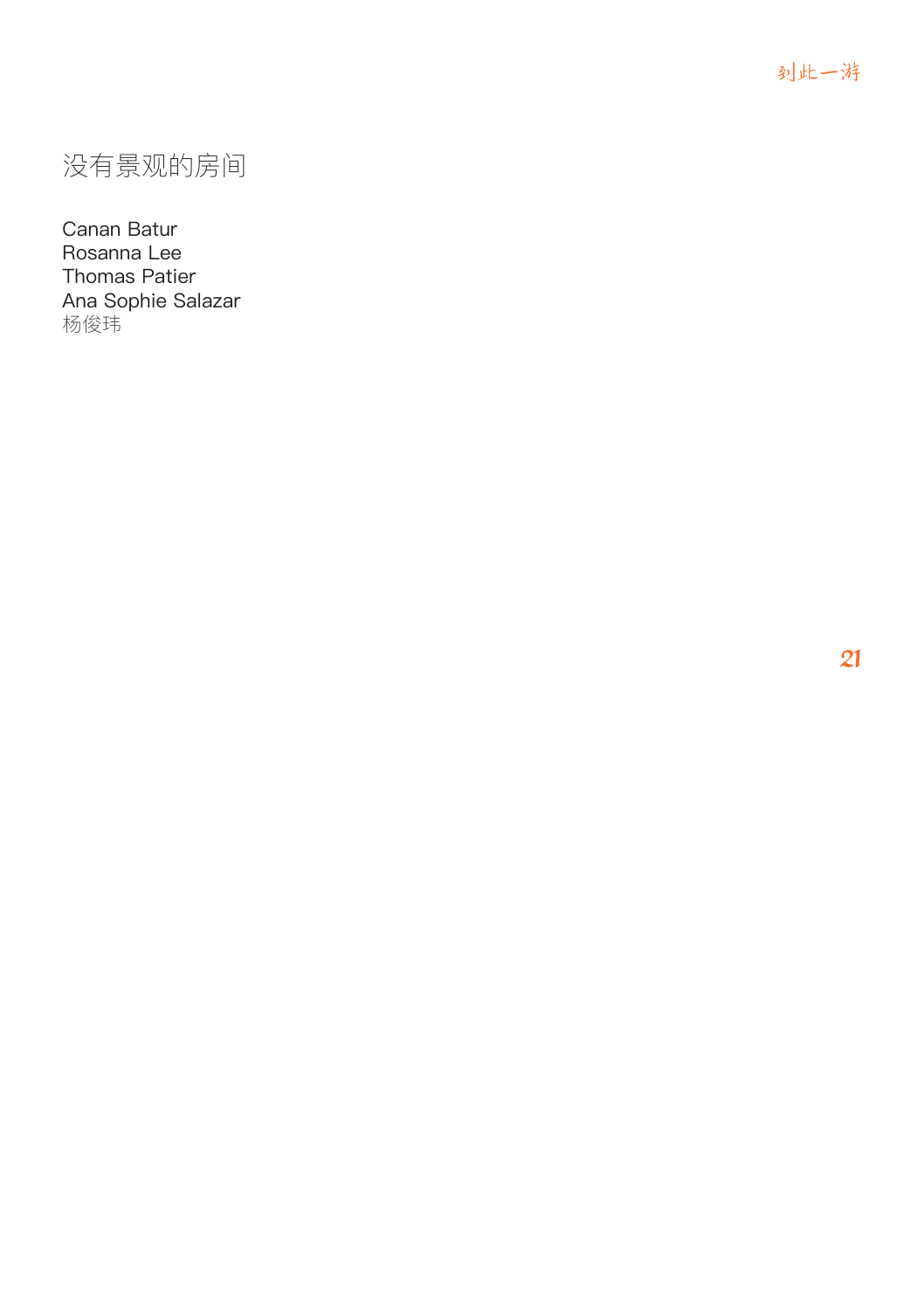Room Without a View is a collective construction staging our shared concerns and reflections within a re-created hotel bedroom environment. Having come together for one month of intensive exchange and discussion on the curatorial field at large, several spaces have emerged as sites for observation, discussion, and experiment. The communal areas of the hotel, for example, and the bedrooms with their double beds, curtains, and frosted glass panels dividing the bathrooms, function as extensions of the program's dedicated spaces for conviviality, exchanges, and affinities.

As visitors to the city of Shanghai, many of us here for the first time, we adopt our personal daily experience as a curatorial strategy, transposing an abstracted version of this hotel room into the gallery. By gathering several emblematic and active elements, such as an ever-filming camera and a wallpaper displaying our continuous WeChat conversations, the installation functions as an imaginary film set, or a performative stage, reflecting on the fast-paced rhythm of our residency in Shanghai. Within this set, moving image and sound pieces disrupt and respond to the scenography, while a series of performances will unfold. This project not only translates our experience into a condensed form, but also conveys our shifting and manifold concerns as a collaborative platform.

Works by Yan Jun, Qinmin Liu, and Ye Funa.

Installation by Yufei Liang.

With SAFA Graduate Students.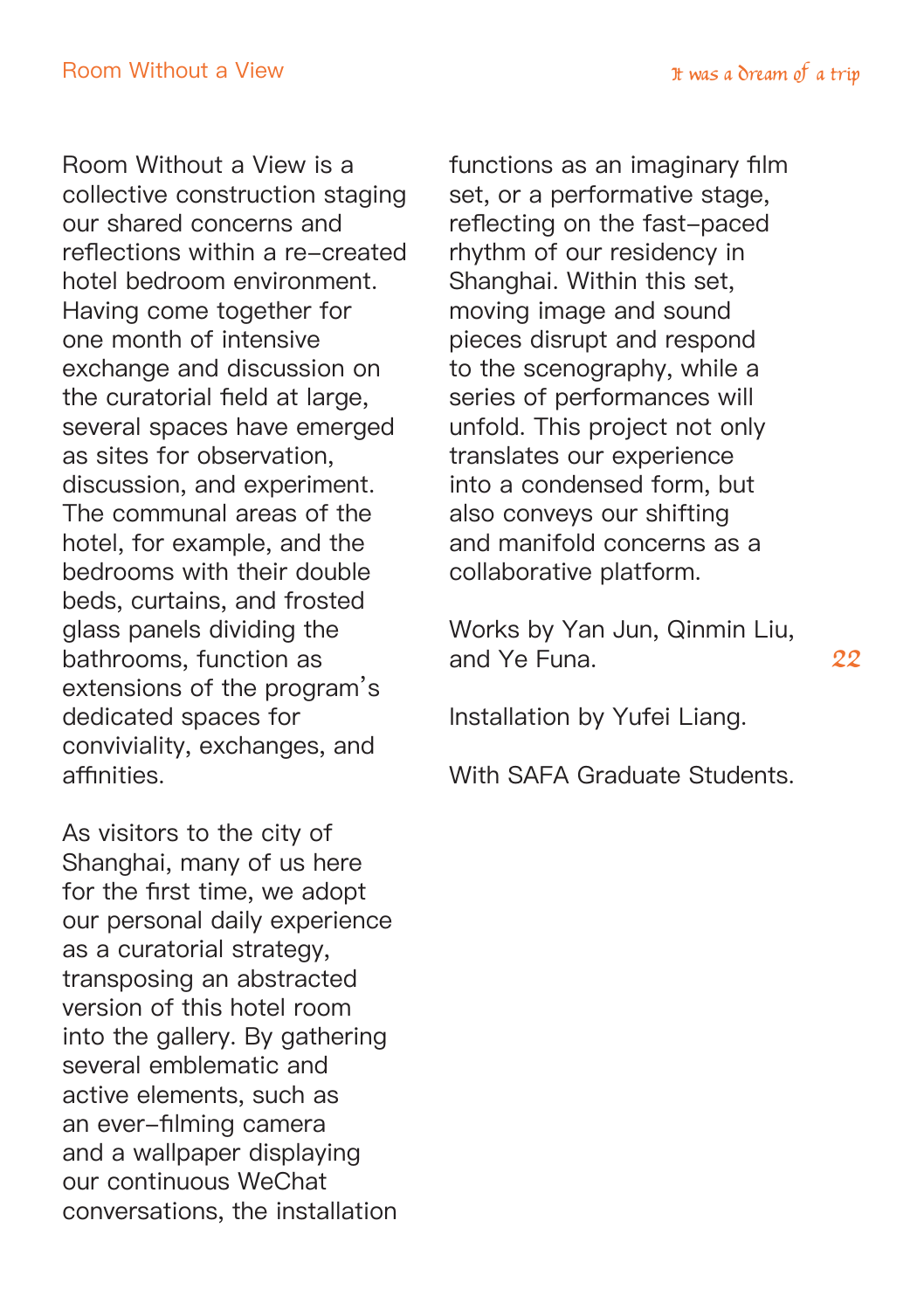"没有景观的房间"是一个集体项 目,我们在此模拟了酒店的卧室 环境、展示了共同关心和思考的 问题。一个月中,我们对策展进 行广泛而深入的交流和讨论,不 同的共有空间也为我們的观察、 沟通和实验提供了场所,例如酒 店的公共区域、卧室、双人床、 窗帘以及浴室的磨砂玻璃, 它们 成为我们娱乐、交流和感情的专 属空间的延伸。

我们中的许多人都是第一次游访 上海,以个人日常经验作为策展 策略,将酒店房间的空间抽象 出来,置换入展厅,并收集了一 些具有象征意义和活力的元素, 如一个不断拍摄的相机,一张展 示我们微信对话的壁纸。搭建起 的布景如一个虚构电影场景的装 置,或是一个供表演的舞台,都 反映了我们在上海期间的快节 奏。在场景中,移动的图像和声 音片段会干扰或是回应布景,而 同时一系列的表演也将在此展 开。本项目不仅将我们的经验转 化为一个浓缩的形式,而且传达 了我们作为一个协作平台的转变 和多方面的关注。

作品由颜峻, 刘沁敏, 和叶甫纳创 作。

装置由梁瑜斐制作

上海美术学院研究生